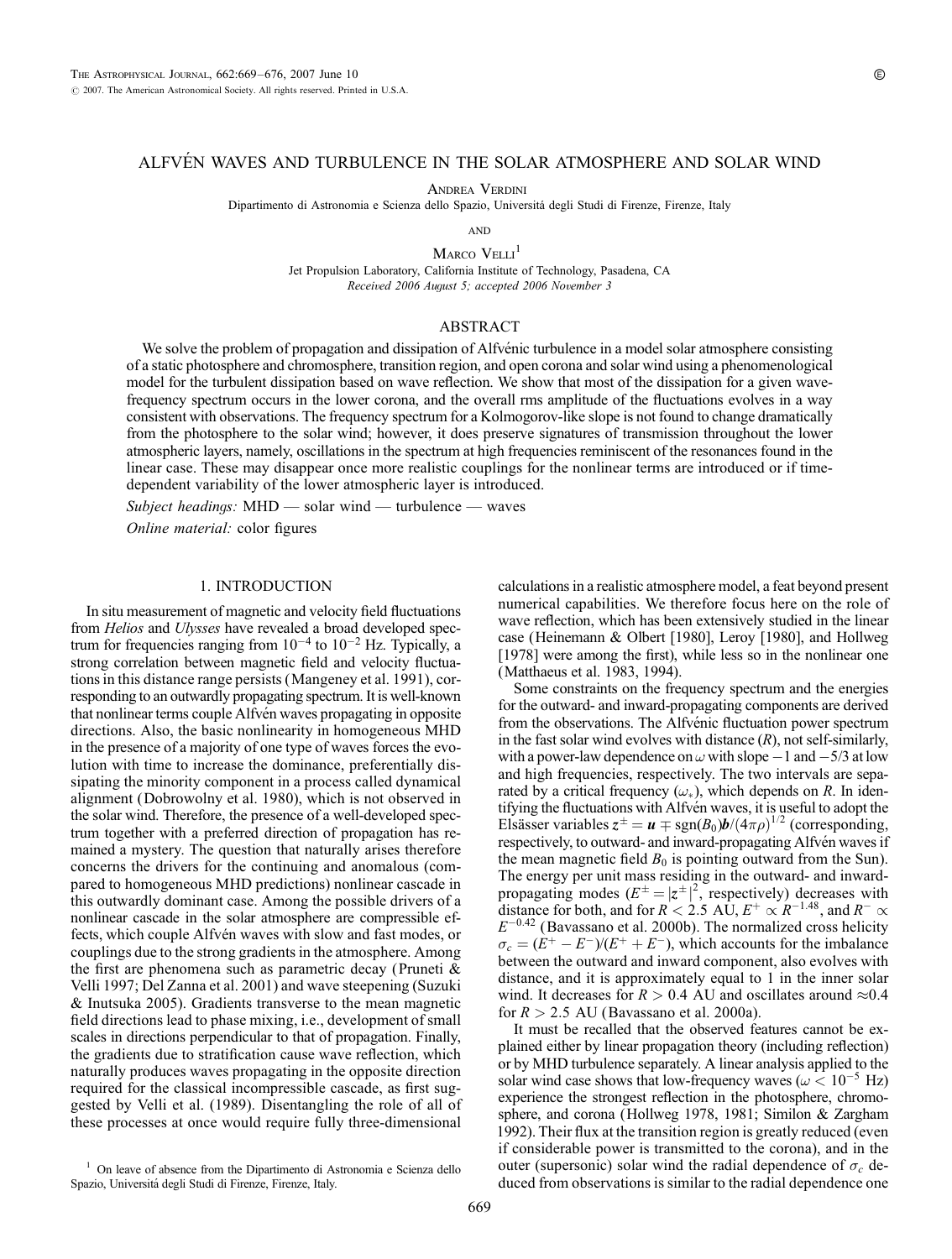finds at higher frequencies in the linear regime (Velli et al. 1991). On the other hand, the high-frequency waves ( $10^{-4}$  Hz  $< \omega$ )  $10^{-2}$  Hz) are almost completely transmitted (even if in the photosphere and chromosphere their reflection is relatively high), both the  $E^+$  and  $E^-$  energies decrease with distance faster than the scaling law deduced from observation, and finally,  $\sigma_c \approx 1$  in the outer solar wind (Velli et al. 1991). The dynamics of a welldeveloped turbulent state in the expanding solar wind has been studied as well, and ordering of the characteristic timescale, which should effectively favor the development of a turbulent cascade in planes perpendicular to the direction of wave propagation (along the magnetic field), has been found (Zank et al. 1996; Matthaeus et al. 1998, 1999; Dmitruk et al. 2001a, 2002; Dmitruk & Matthaeus 2003; Oughton et al. 2001, 2004). Numerical models capable of reproducing the observed  $\sigma_c$ -profiles in the supersonic part of the solar wind (Zhou & Matthaeus 1989, 1990) or the spectral evolution (Tu et al. 1984; Tu 1988; Velli et al. 1989) necessarily use ad hoc assumptions and simplifications, and even if considerable advances have been made, a complete understanding of the solar turbulent spectrum and the solar wind acceleration (Li et al. 1999; Habbal et al. 1995) has not been achieved.

Here we investigate the combined effect of wave reflection and turbulent dissipation in order to understand the relative importance of linear and nonlinear effects on the overall evolution of the fluctuation amplitudes. Comparisons of the numerical results with some observations give some constraints on the fields at the photospheric and coronal level for which data are still missing, with implications for numerical models of solar wind acceleration. In the context of a reflection-driven turbulent cascade process, another interesting issue concerns the evolution of the turbulent spectrum. If one supposes that the Alfvén waves are injected at the photospheric base at a well-defined frequency or with a given correlation time, one would expect to find a signature of this characteristic timescale in the observed spectrum at 1 AU (or in other words, one can ask if discrete modes and turbulence can coexist; Dmitruk et al. 2004). No injection frequency is observed in the solar wind spectrum, so one can ask if both the turbulent evolution and the frequencydependent transmission properties of the solar atmosphere and wind can efficiently smooth this supposed strong forcing signature.

We numerically integrate the equations for the velocity and magnetic field fluctuations (written in terms of the Elsässer fields) for a stationary model atmosphere with a supraspherically expanding wind, from the photosphere to 1 AU for a set of frequencies chosen in the range  $10^{-6}$  Hz  $< \omega < 10^{-2}$  Hz. Each wave is identified via its frequency, while a phenomenological nonlinear term is added to the equations in order to account for both turbulent dissipation and frequency coupling.

#### 2. THE MODEL

The equations describing the propagation of Alfven waves in an inhomogeneous stationary medium can be derived from the MHD equations under the assumption of incompressible adiabatic transverse fluctuations. The velocity  $(u)$  and magnetic field fluctuations  $(b)$  are combined to form the Elsässer variables, which describe Alfvén waves propagating outward  $(z^+)$  or inward  $(z^-)$ . In terms of these variables, the equation for the two fields reads

$$
\frac{\partial z^{\pm}}{\partial t} + [(U \pm V_A) \cdot \nabla] z^{\pm} + (z^{\mp} \cdot \nabla)(U \mp V_A) \n\pm \frac{1}{2} (z^{\mp} - z^{\pm}) \left[ \nabla \cdot V_A \mp \frac{1}{2} (\nabla \cdot U) \right] = -(z^{\mp} \cdot \nabla) z^{\pm}, \quad (1)
$$

where U is the mean wind speed, the Alfvén speed is  $V_A$  =  $\mathbf{B}_0/(4\pi\rho)^{1/2}$ , and colinearity between the magnetic and gravitational fields is assumed. On the right-hand side we have grouped the nonlinear terms (except the total pressure, which in the limit of incompressible fluctuations can also be written as the product of  $z^+, z^-$ , and their gradients). In the linear part of equation (1) we can recognize a propagation term (second term) and two terms accounting for reflection due to the variation of the properties of the medium, one isotropic (fourth term) and the other (third term) involving variations along the fluctuations' polarization.

The chromosphere and the photosphere are modeled as a static layer, 2400 km thick, with the magnetic field organized in a flux tube in supraspherical geometry with constant temperature. The density varies almost exponentially, and the magnetic field varies according to the flux tube expansion  $(A)$  in order to reproduce the properties of a coronal hole in the quiet Sun (Hollweg et al. 1982). Across the transition region, the density falls off by 2 orders of magnitude, and the wind passes from a speed of 0 to 8 km  $s^{-1}$ , while the magnetic field strength is continuous (about 10 G). The corona also expands supraspherically, and its temperature profile is chosen to fit observations (see Fig. 1); it starts at  $8 \times 10^5$  K at the coronal base, peaks at about 3  $\times$  10<sup>6</sup> K at 3  $R_{\odot}$ , and then falls off with distance as  $r^{-0.7}$ (Casalbuoni et al. 1999). The wind speed profile follows from the wind equations with a given temperature and flux tube expansion of the form  $A(r) = \overline{f}(r)r^2$ , where f is a function that has a maximum close to the coronal base and tends to a finite value at large distances (see Kopp & Holzer 1976; Munro & Jackson 1977). The same functional form is chosen for the expansion in the static part of the atmosphere, but different parameters are selected in order to obtain realistic values for the magnetic field and its continuous variation at the transition region. In the photosphere and chromosphere, the profile for Alfvén speed is obtained from magnetic flux conservation,  $B = B_0A_0/A(r)$ , and the density profile imposed.

Following Dmitruk et al. (2001b) we choose the following model for the nonlinear terms in equation (1),

$$
NL_{j}^{\pm} = z^{\pm}(\omega_{j}) \frac{|Z^{\mp}|}{L(r)},
$$
\n(2)

where L represents an integral turbulent dissipation length and  $|Z^{\pm}|$  stands for the total amplitude of the Elsässer field integrated over the whole spectrum  $(\Omega)$  at the point r; hence,  $|Z^{\pm}| =$  $\{\int_{\Omega} |z^{\pm}(\omega)|^2/\omega \} d\omega\}^{1/2}$ . This choice overestimates the transfer rate between high-frequency modes, for which the Alfvén effect is important (Shebalin et al. 1983). In reality, the predominant interaction, as seen below, concerns the lowest frequency reflected mode and the full outward-propagating spectrum, for which the resonance effects are not important.

The energy distribution among the modes influences the dissipation rate of all the waves coupled. In particular, at a fixed total rms energy, dissipation is reduced if the energy of the higher frequency waves is comparable to the lower frequency ones (flatter spectra) with respect to the case in which most of the energy is contained in the low-frequency modes (steeper spectra; Verdini et al. 2005). Equation (1) can be simplified by including the systematic variation of the Elsässer amplitude in a new normalized variable  $z_N^{\pm} = z_O^{\pm} (M_A \pm 1)/(M_A)^{1/2}$ , which reduces to  $z_N^{\pm} = z_O^{\pm}$  $\pm z_0^{\pm} \rho^{1/4}$  in the limit of small Alfvenic Mach number  $\dot{M}_{\rm A}$  =  $U/V_A \rightarrow 0$  (see Heinemann & Olbert 1980). After Fourier transforming the linear equations in time and adding the phenomenological nonlinear term, one obtains

$$
(U \pm V_{A}) z_{N}^{\pm'} - i \omega z_{N}^{\pm} - \frac{1}{2} (U \pm V_{A}) \frac{V_{A}'}{V_{A}} z_{N}^{\mp} = -\frac{|Z_{O}^{\mp}|}{L} z_{N}^{\pm}, \quad (3)
$$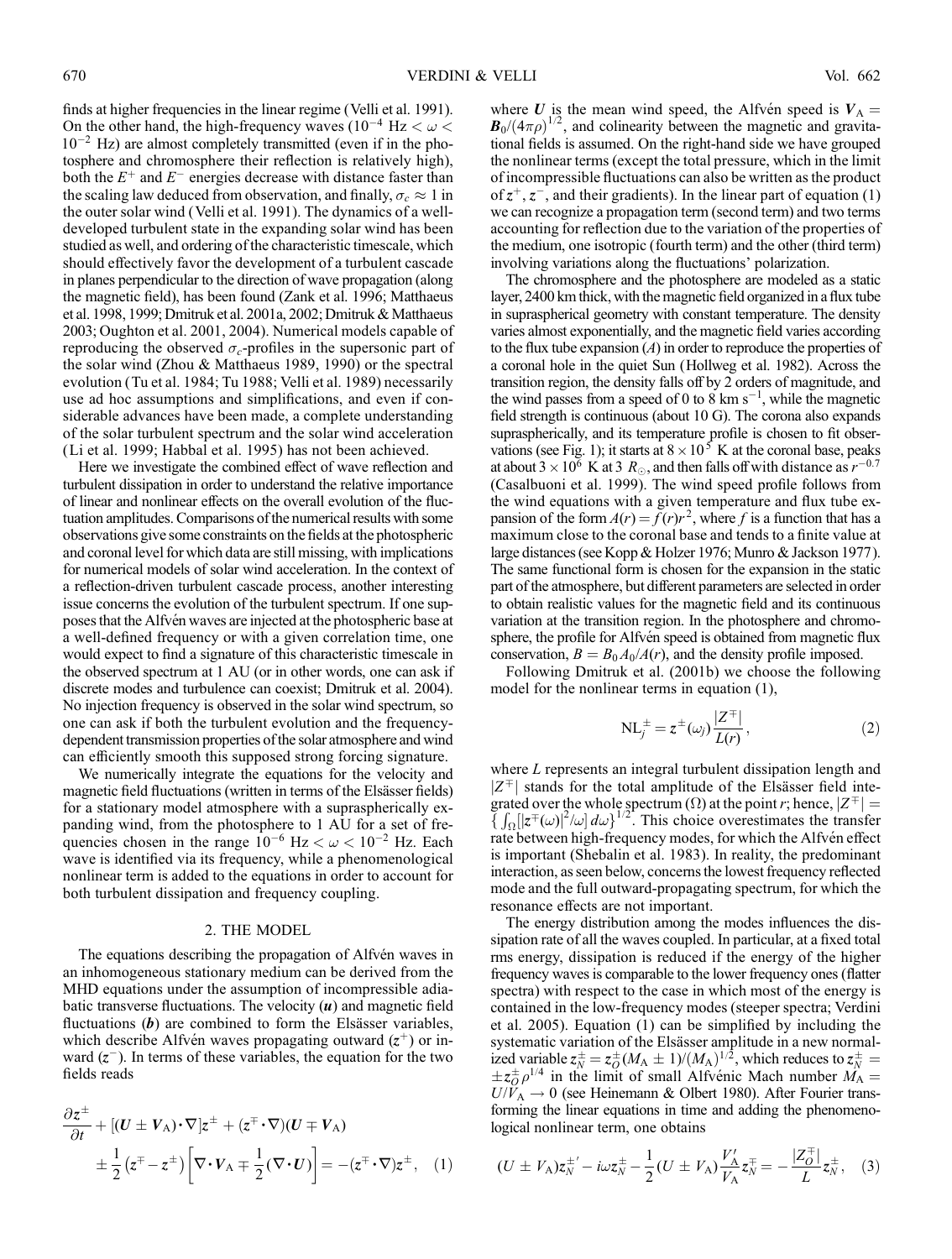

Fig. 1.—From top left, clockwise: Wind speed (solid line) and Alfvén speed (dotted line), numerical density, temperature, and expansion factor as functions of heliocentric distance for the modeled atmosphere.

where the prime indicates a derivative with respect to  $r$ . The numerically integrated equations are

$$
z_N^{\pm'} - i \frac{\omega}{U \pm V_A} z_N^{\pm} - \frac{1}{2} \frac{V_A'}{V_A} z_N^{\mp} = - \frac{|Z_O^{\mp}|}{(U \pm V_A)L} z_N^{\pm}
$$
 (4)

for the corona, while for the photosphere and the chromosphere one gets

$$
z_N^{\pm'} \mp i \frac{\omega}{V_A} z_N^{\pm} + \frac{1}{2} \frac{V_A'}{V_A} z_N^{\mp} = \mp \frac{|Z_O^{\mp}|}{V_A L} z_N^{\pm}.
$$
 (5)

The second, third, and last coefficients in equations (4) and (5) represent the propagation (P), reflection (R), and nonlinear dissipation (NL) coefficients, respectively (inverse of parallel wavelength, reflection scale height, and nonlinear length scale). The dissipative feature of the nonlinear terms can be shown by multiplying the above equation (3) in its old variables form by the complex conjugate  $z^{\pm *}$  to obtain the evolution equations for the Elsässer energies at a given frequency  $E^{\pm} \equiv \frac{1}{2} |z^{\pm}(\omega)|^2$ . On the right-hand side, one gets  $-|z^{\pm}|^2|\mathbf{Z}^{\pm}|/L$ , which is independent of the phase difference between the two fields and involves the total amplitude of the fluctuations (the same term appears in the equation for a static atmosphere). In the presence of a wind, energy flux as a conserved quantity is replaced for linearly propagating waves by the total wave action flux, which can be written as the difference between an outgoing and ingoing flux,

$$
S^* = S^+ - S^- = \frac{1}{4} \rho U A
$$
  
 
$$
\times \left[ \frac{U + V_A}{U V_A} (U + V_A) |z^+|^2 - \frac{U - V_A}{U V_A} (U - V_A) |z^-|^2 \right],
$$
  
(6)

where the superscripted plus and minus refer to the outward and inward direction, respectively, and S is the wave action.

The inward wave action density vanishes at the Alfvén critical point ( $X_A \approx 13 R_{\odot}$ , where the Alfvén speed equals the wind

speed), so one can write  $S^* = S_0^+ - S_0^- = S_c^+$ , where the index c stands for the critical point, while the index 0 refers to the base of the layer. The amplitude and phase of the outward-propagating Elsässer field  $(z^+)$  at  $X_A$  define the natural boundary conditions, since the critical point is a regular singular point for the incoming wave equation, because the phase velocity of the mode vanishes there; total wave action density is imposed, and the amplitude and phase of  $z^-$  can be derived by demanding the regularity of the solutions at  $X_A$ . However, boundary conditions are chosen to ensure an amplitude of the rms velocity field fluctuations (i.e., summed over the whole spectrum) of  $\approx$ 40 km s<sup>-1</sup> at 1  $R_{\odot}$ , as constrained by observations (Banerjee et al. 1998), with an assigned spectral distribution; this requires some trial and error, since nonlinearity does not allow rescaling of the photospheric amplitude by simply rescaling values at the critical point  $X_A$ . The shape of the photospheric spectrum is imposed approximately thanks to the quasi-linear properties of the waves in the photospherechromosphere layer (small wave amplitudes) and the fact that transmission and nonlinearity yield frequency-independent evolution in the low corona, as shown in  $\S$  3. Given a slope p at the Alfvénic critical point, the transmission coefficient of the static layer  $T(\omega)$  (see Krogulec & Musielak 1998 for discussion on it),

$$
T(\omega) = \frac{S_c^+}{S_0^+} = \frac{\rho_c V_{Ac}}{\rho_0 V_{A0}} \frac{|z_c^+|^2}{|z_0^+|^2} = \frac{|z_{Nc}^+|^2}{|z_{N0}^+|^2},\tag{7}
$$

can therefore be used to correct the initial spectrum  $|z^+(\omega)| =$  $|z^+(\omega_0)|(\omega/\omega_0)^p$  to the desired spectrum at the photosphere, imposing  $|\overline{z}^+(\omega)| = |z^+(\omega_0)| [T(\omega)]^{1/2} (\omega/\omega_0)^p$ . In order to describe the spectrum, 32 modes are chosen in the range of frequency between  $10^{-6}$  and  $10^{-2}$  Hz with increasing resolution at higher frequencies.

The phenomenological turbulent length scale varies as  $L(r)$  =  $L_0[A(r)]^{1/2}$ , where  $L_0 = 34{,}000$  km is imposed at the coronal base and corresponds to the average size of the supergranules. The waves are propagated from the Alfvénic critical point forward (to Earth orbit) and backward (to the base of the corona) by the integration of equation (4). The conservation of the energy flux across the transition region allows one to determine the Elsässer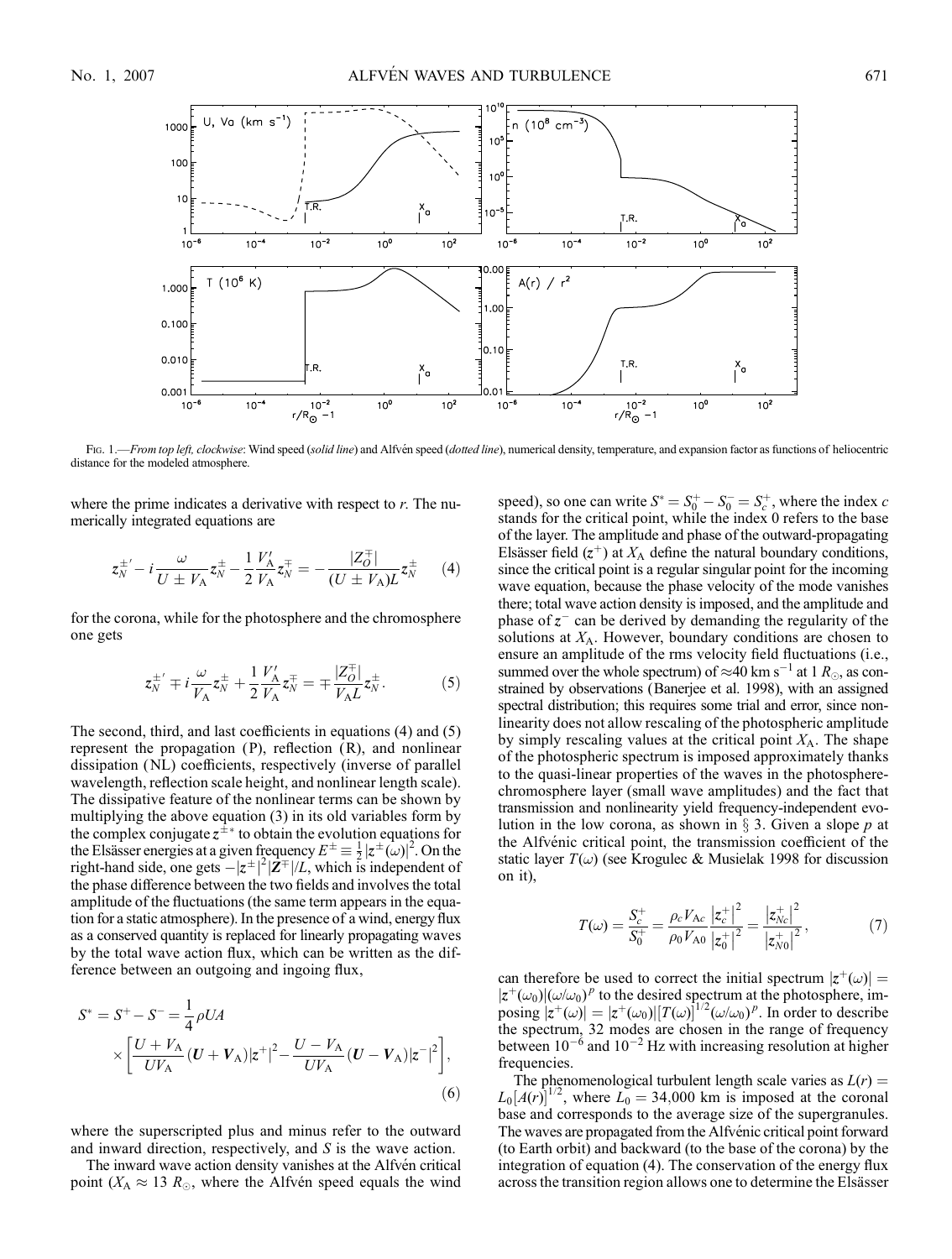

Fig. 2.—Comparison of the reflection (R; thick dashed line) and nonlinear coefficient (NL; thick solid line) normalized to the propagation coefficient (P) for the outgoing and ingoing wave at three different frequencies  $(10^{-6}, 10^{-4},$  and  $10^{-2}$  Hz; *black, gray, and light gray lines, respectively*). Also shown as a thin solid line is the contribution of each frequency wave to the nonlinear coefficient. The photospheric frequency spectrum is flat, and the boundary conditions at  $X_A$  are set to get an rms velocity field fluctuation at the coronal base  $\delta u = 40 \text{ km s}^{-1}$ . [See the electronic edition of the Journal for a color version of this figure.]

fields below the discontinuity, which are propagated back to the base of the photosphere using equation (5).

## 3. RESULTS

Following Velli (1993) we compare the characteristic length scales of equations (4) and (5) in the two layers. First consider the thick lines in Figure 2, which represent the reflection and nonlinear coefficients (solid and dashed lines, respectively) normalized to the propagation coefficient for  $\omega = 10^{-6}$ ,  $10^{-4}$ , and  $10^{-2}$  Hz (black, gray, and light gray lines, respectively) for a flat photospheric spectrum. Reflection has a maximum at the transition region, and it falls off by a factor of about 100 in the corona (because of the density drop). The zeros in the reflection coefficient appearing for both the  $z^+$  and the  $z^-$  depend on the fact that  $V'_A = 0$  (approximately in the corona), while the one located at  $X_A$  appears only for the backward-propagating waves, since the propagation coefficient becomes infinite there (see eq. [4]). For the outward-propagating wave (Fig. 2, *left*), reflection is generally much greater (a factor of 100) than dissipation in the photosphere-chromosphere and in the very low corona (below  $\approx 1.2$  R<sub>o</sub>). Further out, the nonlinear dissipation is smaller than the reflection but of the same order of magnitude. For the inward-propagating wave (Fig. 2, *right*), again reflection dominates in the photosphere-chromosphere (by a factor of 10), but in the corona the dissipative coefficient is comparable to or much greater than the reflection coefficient.

Hence, the *relative* dissipation of the linearly conserved quantities, as defined below in equation (8), has different features in the two layers. In Figure 3 we plot the total wave action density for the corona (main panel) and the total wave energy flux for the static layer (inset) normalized to their base value for all the frequencies that form the spectrum, i.e.,

$$
\frac{S^*(r,\omega)}{S_0^*(\omega)} = \frac{|z_N^+|^2 - |z_N^-|^2}{|z_{N_0}^+|^2 - |z_{N_0}^-|^2} = 1 - \frac{1}{2(|z_{N_0}^+|^2 - |z_{N_0}^-|^2)}
$$

$$
\times \int_{r_0}^r \frac{dr}{LV_A} \left(\frac{|Z_O^-|}{1+M_A} |z_N^+|^2 + \frac{|Z_O^+|}{1-M_A} |z_N^-|^2\right), \qquad (8)
$$

with the normalization used to derive equation (3): the coefficients appearing in the integral are the nonlinear frequency-integrated coefficients discussed above.

In the upper chromosphere, the flux tube expansion is very rapid and the reflection is strong. Both the ingoing and outgoing waves contribute to the damping of the energy flux (comparable less than 1 order of magnitude difference—nonlinear coefficient and wave amplitudes), and the relative dissipation is very high. Low-frequency modes (Fig. 3, *inset* [*lower plots*]) are the most damped (the most reflected), while high-frequency modes *(inset*) [top plot]) are the least damped. In fact, inspection of equation (8) reveals that the relative dissipation is quadratic in the frequencydependent wave amplitudes  $(|z_N^{\pm}|^2)$ , which in turn increase with decreasing frequency because of the different reflection rate. In the corona, beyond 2  $R_{\odot}$  the dissipation coefficient for the outgoing waves is weaker, and their amplitudes grow; reflection is



Fig. 3.—Normalized wave action density for the corona as a function of distance for five frequencies ( $10^{-6}$  Hz, solid line;  $10^{-5}$  Hz, dotted line;  $10^{-4}$  Hz, dashed line;  $10^{-3}$  Hz, dot-dashed line;  $10^{-2}$  Hz, double-dot-dashed line). The wave energy flux for the photosphere-chromosphere is plotted in the inset with the same line coding.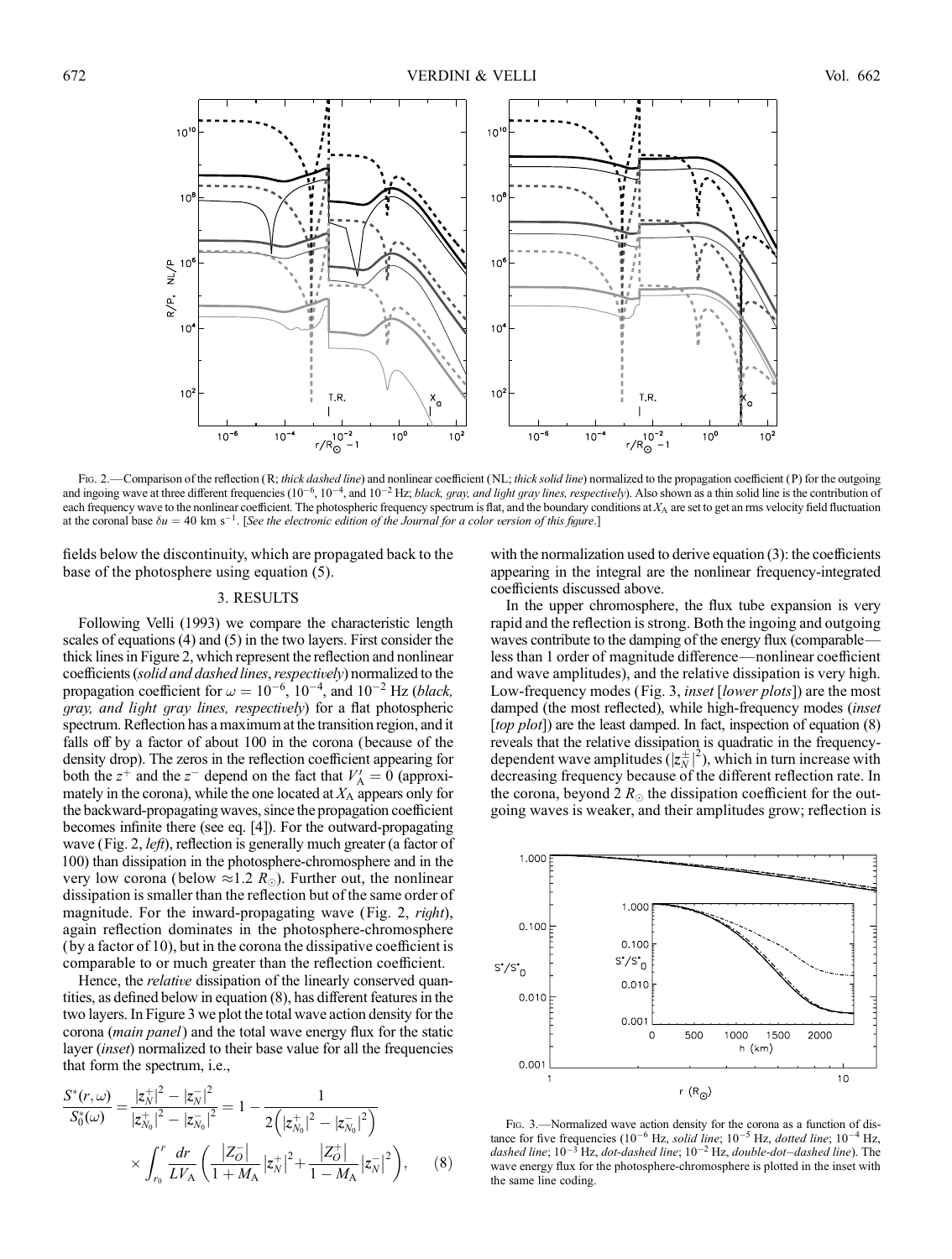

Fig. 4.—Heating rate per unit mass integrated over the whole spectrum as a function of heliocentric distance. The contributions of the ingoing (dashed line) and outgoing (dotted line) heating rates are also shown. The transition region (T.R.) and the Alfvénic critical point ( $X_A \approx 13 R_{\odot}$ ) are indicated on the x-axis.

weaker as well, and an imbalance between outgoing and ingoing fluxes holds. Only the former contribute to the wave action density dissipation, since now the dominant quadratic dependence in equation (8) comes from the outgoing mode (see, e.g., the approximate conservation form used by Cranmer & van Ballegooijen 2005). Note that for all frequencies the wave action density decreases at approximately the same rate. It turns out that the amplitude evolution is driven mainly by the nonlinear, frequency-independent term in the corona and by the reflection, frequency-dependent term in the photosphere-chromosphere, a feature we find again by studying the power spectrum evolution. In comparison, the heating rate per unit mass, an *absolute* measure of energy dissipation, integrated over the spectrum,

$$
\frac{Q}{\rho} = \frac{Q^+}{\rho} + \frac{Q^-}{\rho} = \frac{|Z^+|^2|Z^-| + |Z^-|^2|Z^+|}{L(r)},\tag{9}
$$

is generally higher in the corona than in the photospherechromosphere, as shown in Figure 4. In the latter layer, both the ingoing and outgoing wave contribute to the total amount of heating rate, while in the former most of the dissipation comes from the outgoing mode. The absolute dissipation is quadratic in the frequency-integrated wave amplitudes, and in the corona outgoing waves are allowed to grow almost undamped (low relative dissipation), but the existence of a small seed of ingoing waves ensures a large absolute dissipation. This is not true in the photospherechromosphere, before the rapid expansion of the flux tube, where the wave amplitude is small and there is a small imbalance between outgoing and ingoing propagating wave amplitudes.

The effect of a different slope of the initial spectrum can be understood by analyzing the contribution of each frequency to the nonlinear coefficient, plotted in thin lines in Figure 2. Starting with a flat photospheric frequency spectrum results in an approximately equal contribution to the total nonlinear term in the whole atmosphere, except for the outer corona, where the nonlinear coefficient for the outward-propagating wave is made up of essentially backward-propagating waves at low frequencies. Note also that the frequency-decomposed nonlinear coefficient is approximately the same for outgoing and ingoing propagating waves in the photosphere-chromosphere, since reflection is high enough compared to dissipation. It follows that if a Kolmogorovlike photospheric spectrum  $(E/\omega \propto \omega^{-5/3})$  is imposed, the nonlinear term is mainly made up of low-frequency waves for both counterpropagating waves in both the layers. This can be seen in Figure 5 by comparing the thick and thin solid lines; for  $\omega \gtrsim 10^{-4}$  Hz the contribution to the nonlinear coefficient is generally less then 10%. An exception is found below 2  $R_{\odot}$  for the outgoing mode, since reflection is high even for intermediatefrequency waves (see Fig. 7 for the photospheric layer). Note that a dip in the (frequency-integrated) nonlinear coefficient for the outgoing mode appears below the location of vanishing reflection in both the photosphere and low corona, since the energy resides mainly in the low-frequency mode.

This separate behavior in the two layers has strong consequences on spectral evolution. In Figure 6 the (compensated) total power in the fluctuations is plotted for different heliocentric distances. An almost Kolmogorov-like spectrum is imposed at the base of the photosphere with the procedure described at the end of  $\S 2$ . At very low frequencies the spectrum practically does not evolve



Fig. 5.—Same as Fig. 2, but for a photospheric Kolmogorov-like frequency spectrum. [See the electronic edition of the Journal for a color version of this figure.]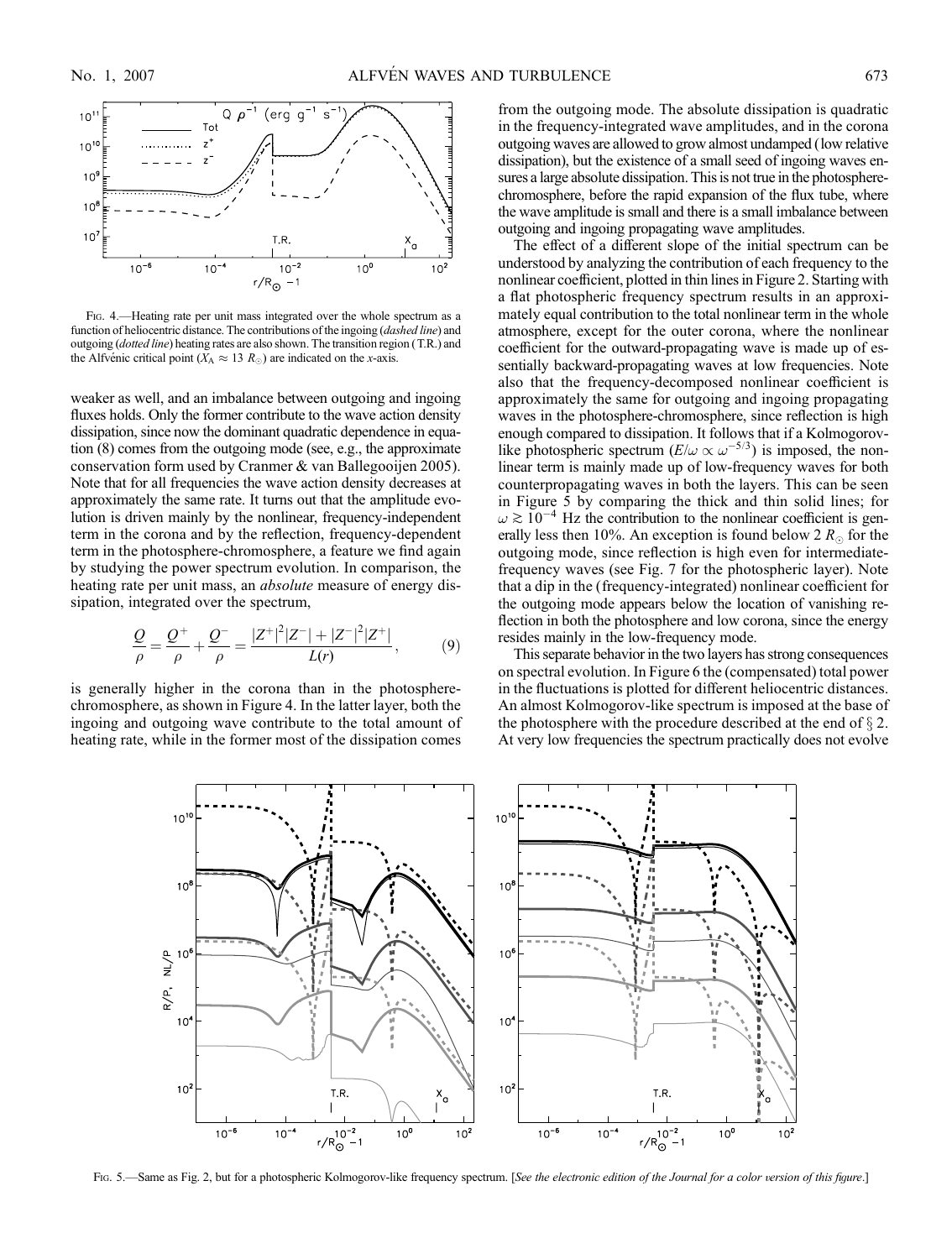

Fig. 6.—Compensated power spectrum as a function of heliocentric distance for a photospheric Kolmogorov-like initial spectrum. Each line is labeled with the corresponding heliocentric distance in units of  $R_{\odot}$ . From top to bottom, solid lines indicate the photospheric base, the transition region,  $X_A$ , and 1 AU.

over the whole domain, while there is a tendency to steepen at low to intermediate frequencies (10<sup>-5</sup> Hz  $\leq \omega \leq 10^{-3}$  Hz). The behavior at high frequencies is quite complicated. Some irregularities appear very close to the base of the photosphere, and the overall tendency is that of flattening. Note, however, that most of the changes in the shape occur in the photosphere-chromosphere, where the waves display a strong frequency-dependent behavior. This makes the spectral evolution very similar to the linear case below the transition region (except the energy level of the spectrum), and the appearance of the irregularities can be interpreted by means of linear analysis. Accordingly, in Figure 7 we plot the transmission coefficient, defined in equation (7), as a function of frequency for the photosphere-chromosphere. Note that the transmission is constant at low frequency, decreases at intermediate frequencies, and increases again at high frequencies, where several transmission peaks appear; basically all spectral evolution is qualitatively reproduced. The peaks originate from the discontinuity in the reflection scale height at the transition region (Velli 1993). In fact, the amplitude of the reflected waves shows some nodes inside the domain, and when their location coincides with the base of the photosphere the transmission is enhanced (a condition that depends on the frequency of the waves; see Hollweg 1978). When nonlinearities are introduced, the location of the nodes depends also on the wave amplitude imposed at  $X_A$  (see Verdini et al. 2005), and similarly, if these nodes are located near the base of the photosphere, irregularities in the spectrum appear.

The slope of the spectrum imposed at the photosphere has negligible effects on the total power spectral evolution; however, it changes the amount of energy residing in the ingoing and outgoing modes (or in the kinetic or magnetic fluctuations) at large



Fig. 7.—Transmission coefficient for the photosphere-chromosphere as a function of frequency.



Fig. 8.—Frequency-integrated Elsässer energies as a function of heliocentric distance for a Kolmogorov and a flat photospheric spectrum with  $\delta u = 40 \text{ km s}^{-1}$ at the coronal base (thick and thin lines, respectively). Symbols indicate observational constraints (see text for explanation).

distances, and some constraints on the slope can be obtained using the available observational data. In Figure 8 the Elsässer energies  $E^{\pm}$  integrated over the frequency spectrum are plotted (solid and dashed lines, respectively) along with the Ulysses and Helios data (Bavassano et al. 2000b) for a Kolmogorov (thick lines) and a flat *(thin lines)* initial slope with  $\delta u = 40 \text{ km s}^{-1}$  at the coronal base. Both the data and the expected slopes are reproduced by the Kolmogorov-like photospheric spectrum, while the flat one has an outgoing energy that is too high and an ingoing energy that is too low. The effect of high energy on high-frequency waves is that of dissipating the inward waves, since high-frequency waves are mainly outward propagating; as a result, outgoing waves are allowed to propagate almost undamped, and their energy content is therefore higher. Note that in the Kolmogorov case a dip, very close to the coronal base, appears as a signature of vanishing ingoing waves, a feature of the low-frequency reflected waves. This results in a vanishing absolute dissipation (heating), which is not found for the flat case and has important consequences for the acceleration and heating of the solar wind.

In the following we consider only a Kolmogorov spectrum. In Figure 9 the rms amplitude of the velocity field fluctuation integrated over the whole spectrum is plotted as a function of heliocentric distance (solid line; with the dotted line we also plot the magnetic field fluctuation in velocity units), along with some observational data (taken from Cranmer & van Ballegooijen 2005), to which we address the following comments.

1. Filled diamonds show nonthermal line-broadening velocities measured by SUMER on the disk (Wilhelm et al. 1995).



Fig. 9.—The rms amplitudes  $\delta u$  and  $\delta b$  (in velocity units) as functions of heliocentric distance for a photospheric Kolmogorov spectrum with  $\delta u = 40 \text{ km s}^{-1}$ at the coronal base. Symbols indicate observational constraints (see text for explanation).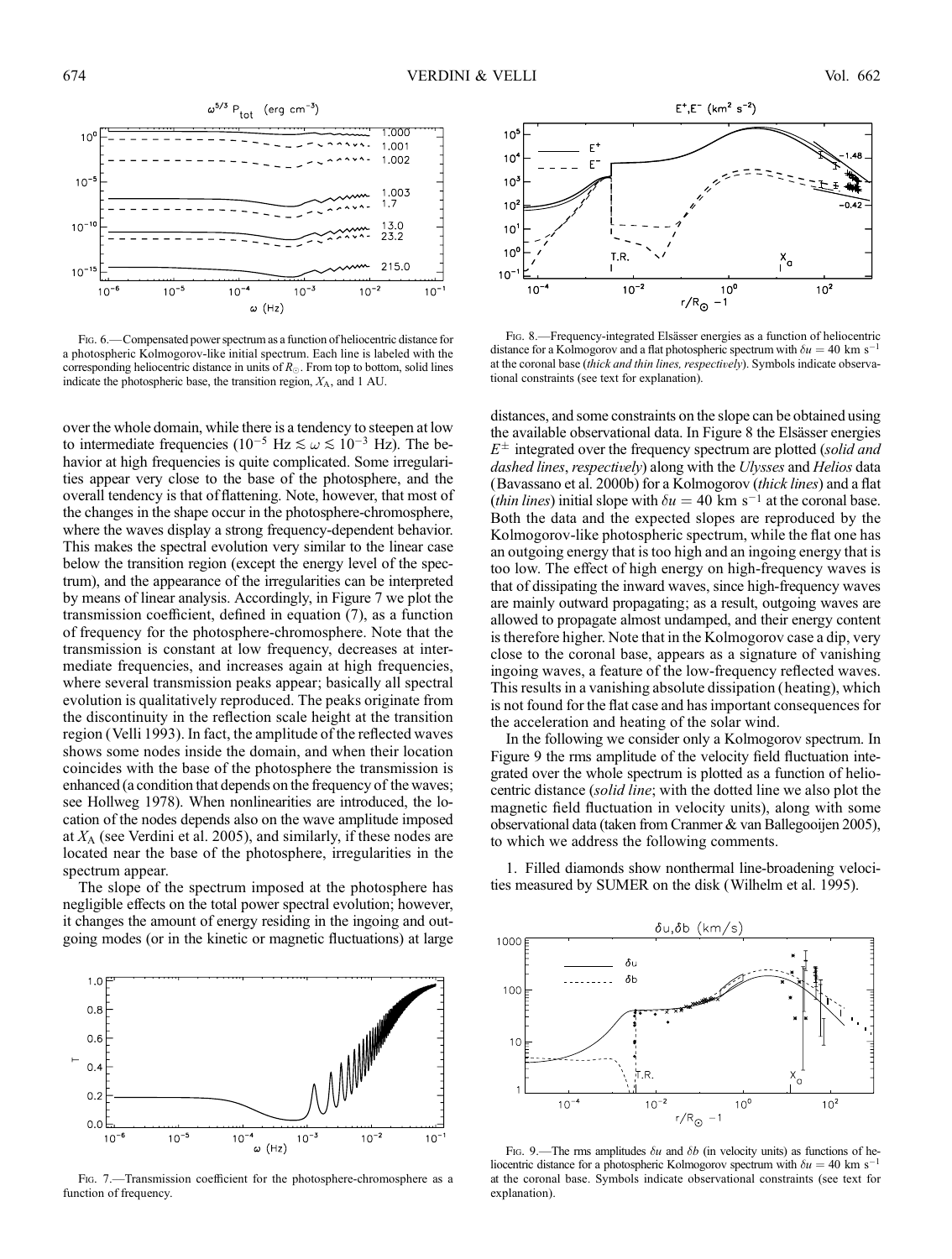2. Crosses show nonthermal velocities derived from SUMER observations above the solar limb (Banerjee et al. 1998).

3. The box represents the upper and lower limit given by Esser et al. (1999) from UVCS off-limb data.

4. Stars show early measurements from Armstrong & Woo (1981).

5. The bars show recent measurements of transverse velocity field fluctuation using radio scintillation (Canals et al. 2002).

6. Filled bars show the *Helios* and *Ulysses* data for the Elsässer energies from Bavassano et al. (2000b), rewritten in terms of the velocity field fluctuation, assuming equipartition between magnetic and kinetic energy.

Note that the Helios and Ulysses data are obtained by averaging over periods  $\gtrsim$ 1 hr (corresponding to  $\omega \lesssim 10^{-4}$  Hz), while all the other points in the figure refers to rms values.

The overall agreement is quite good, even if data suggest a smaller power (more dissipation) just above the transition region and a larger power (less dissipation) at about 2  $R_{\odot}$ . Note that because of the equipartition assumption the Helios and Ulysses data disagree with the integrated quantities (the correct comparison has already been made above in Fig. 8). As noted by Cranmer & van Ballegooijen (2005), the longitudinal velocity fluctuation data (*filled diamonds*) agree very well with the magnetic field fluctuation amplitudes (*dashed line*) and could indicate wave coupling among the transverse and longitudinal modes. At leading order, compressive effects are driven by the magnetic pressure originating from the incompressible fluctuations and represent a way for Alfven waves to get rid of the energy excess above the transition region. If these compressional waves are isotropic and suffer some dumping via shock formation, or other processes active in the low corona, they can reproduce the measured parallel  $\delta u$  and supply the heating needed by the current model of wind acceleration.

#### 4. CONCLUSIONS

In this paper we have modeled the nonlinear evolution of Alfvén waves propagating through the photosphere, the corona, and the solar wind up to 1 AU. Nonlinear interactions occur between outward-propagating and reflected waves, and it is assumed that a nonlinear cascade develops preferentially in a direction perpendicular to that of propagation, which we take to coincide with the direction of the mean radial magnetic field. While the phenomenological nonlinear term acts as a dissipative sink for both outward and inward waves independently of the wave frequency, reflection, provided by the stratification of the layer, is generally strong at low frequencies and decreases with increasing frequency.

We find that most of the heating occurs in the low corona (below the Alfvénic critical point), while very little power is dissipated below the transition region. For reasonable velocity field fluctuations at the base of the photosphere, a sufficient amount of energy flux is transmitted through the transition region. The adopted frequency coupling is not able to reproduce the observed spectral slope and evolution in the Alfvénic range even though frequency-integrated data at large distances constrain the outer spectrum to be steep  $(-5/3 \text{ slope})$ . The modification of the frequency spectrum occurs mainly in the chromosphere and in the photosphere, since waves experience a strong reflection at all the frequencies considered, while in the corona and the solar wind, the spectrum maintains approximately the same shape one finds at the coronal base.

Nonlinear dissipation based on reflection acts in different ways depending both on the (ingoing and outgoing) wave amplitude and on the layer considered. In the corona, reflection is not very high, but the outgoing wave amplitude is allowed to grow, so that the wave evolution is driven by the nonlinear interactions (all the modes evolve in the same way), and one finds a strong heating rate in the sub-Alfvénic corona. In the photosphere-chromosphere, a strong reflection rate, combined with small wave amplitudes, leads to an evolution similar to the linear case, which depends on frequency, and a small heating rate. As a result, most of the wave energy dissipation takes place in the first  $4 R_{\odot}$  above the coronal base. The driving modes for dissipation are the modes that experience the biggest reflection, generally low-frequency modes. However, depending on the model of atmosphere, i.e., on its characteristic scale height, and on the energy distribution, i.e., flat or steep spectra, intermediate-frequency modes can be important as well.

The spectral shape varies mainly below the transition region; it steepens at low to intermediate frequencies (10<sup>-5</sup> Hz  $\leq \omega \leq$  $10^{-3}$  Hz) and flattens at high frequencies ( $\omega \gtrsim 10^{-3}$  Hz), showing the characteristic features (energy peaks and frequency distribution) one finds in the transmission coefficient (linear behavior). In the corona it maintains approximately the shape one finds beyond the transition region because of the form of the nonlinear term adopted. The very low frequency range ( $\omega \lesssim 10^{-5}$  Hz) practically does not evolve in the whole layer, and it keeps the original slope at the photosphere. With this model of nonlinearities, one can conclude that the spectrum one finds at 1 AU is basically the same spectrum at the base of the corona. The input spectrum at the photosphere, whatever the shape is, is instead strongly modified by the transmission properties of the atmosphere below the transition region (independently of the model used for the nonlinear interaction). The energy peaks in the spectrum, resulting from an enhanced transmission at high frequencies, indicate that, even in the presence of nonlinear interactions, the photospheric layer acts as a filter for the energy injected through photospheric footpoint motion. If a smoothing of the forcing frequency is to be present, it must occur in this highly stratified layer. The data at large distances suggest that the energy at high frequency should be very low; however, we find an energy increase at high frequency. Since the spectral evolution in the corona also depends on the approximate frequency coupling contained in the nonlinear term, constraints on the photospheric input spectrum cannot be given safely. Given that high-frequency waves are transmitted through the transition region and are quite energetic in the very low corona, some other mechanism must be invoked to dissipate high-frequency waves, or a better modeling of the nonlinearities, which we plan to do in future works, is needed. As first pointed out by Hollweg (1981), such a high-frequency energy reservoir can be the source for plasma heating processes operating in the low corona. Note that not only do the peaks contribute to the energy budget, but the general flattening of the spectrum is important as well. A comparison with measurements of  $\delta u$  suggests that the model can be considered a very good approximation in the outer corona and solar wind, while, despite the good agreement found in the low corona, some other processes must be invoked to reproduce the observed features below the Alfvénic critical point, such as compressible effects and wave coupling, especially in the chromosphere and photosphere. Other models of turbulent transport have been constructed to fit the decay of turbulence with distance from the Sun in the solar wind beyond 1 AU (Smith et al. 2001; Breech et al. 2005), as well as to explain the extended heating in this region. Here the Alfvén speed can be neglected in the transport of the fluctuations, so that in some sense our model equations